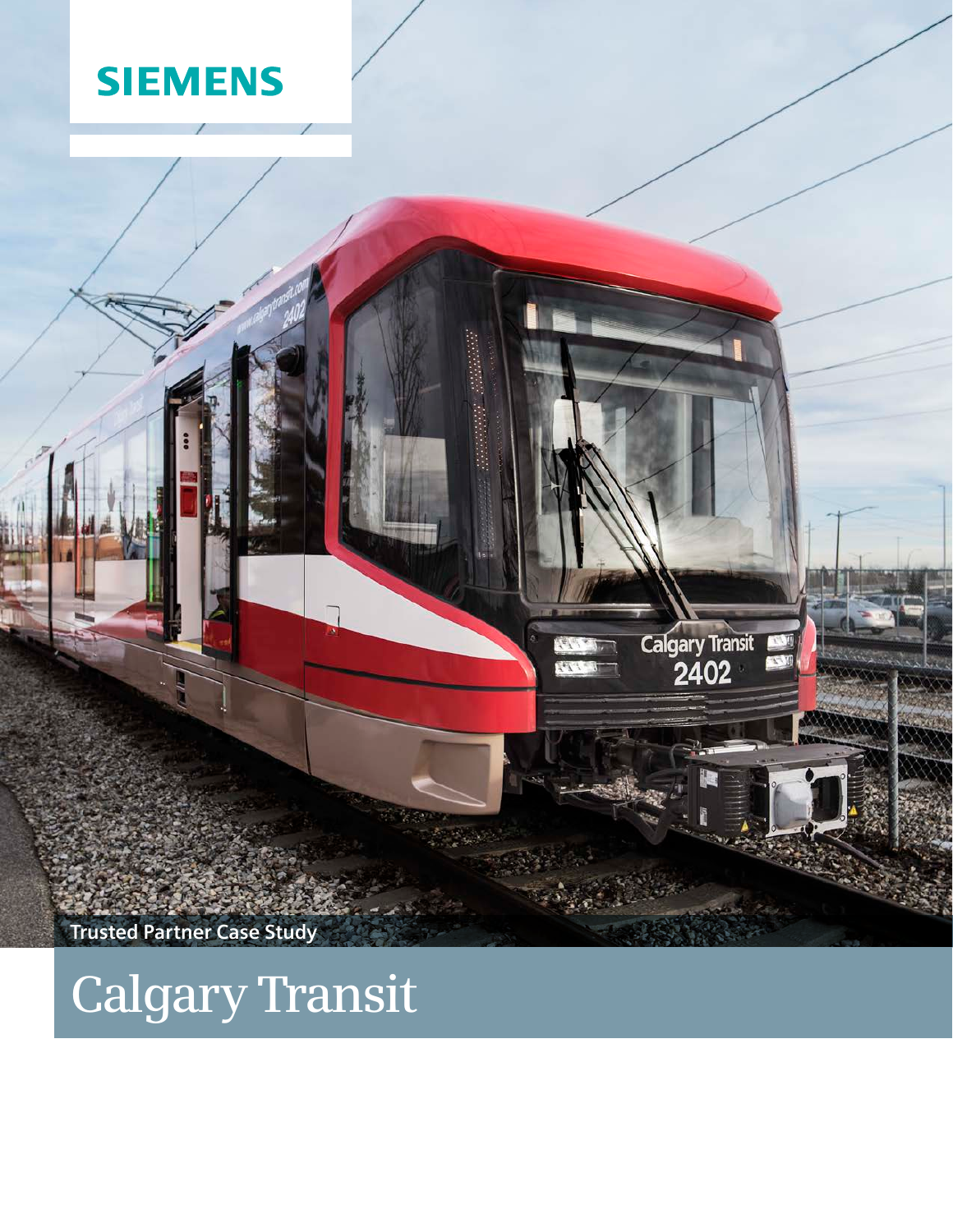# **As trusted advisor, Siemens collaborates with Calgary Transit to unleash powerful innovation in new light rail cars**

Owned and operated by the City of Calgary, Calgary Transit provides safe, accessible and courteous transportation in one of Canada's largest municipalities. Since 1909, Calgarians have relied on the service to get them around their community.

Calgary Transit has a "triple bottom line" approach, fulfilling key roles in the city:

- socially, as it provides public transit for individuals who cannot or choose not to transport themselves;
- economically, with high-quality transit meaning many people do not need to buy automobiles, so the city can build and maintain fewer roads; and,
- environmentally, because fewer cars lead to cleaner air and reduced traffic noise.

## **Inviting bids for new light rail vehicles**

The heart of Calgary Transit's system is light rail transit (LRT), including more than 80 Siemens' U2 LRT trains that have helped keep the city moving since 1981.

Over the years, Calgary's LRT has become the busiest in North America and second busiest in the world, with an average of more than 300,000 passengers using the system each day.

While the U2 trains from Siemens had served the city very well, they had been in operation for more than three decades and in late 2012 the time had come to think about the future.

Calgary Transit conducted a detailed analysis to see if the U2 trains could be rebuilt and refurbished.

Russell Davies, Transit Fleet Manager for the City of Calgary, says the study made it clear that the U2 fleet had reached the end of its lifecycle and it was time for new vehicles. Bids were invited.

Calgary Transit was looking for potential suppliers to provide trains that boasted leadingedge technology and were priced competitively, but it was also essential that strong after-sale service come as part of the package, and that the selected company have proven itself in the industry with a long history and strong track record.

Most importantly, the winning bid would have to come from a company that could be a trusted advisor, a true partner for Calgary Transit with a shared vision for the long haul.

"This was a long-term contract, not 'buy one' and then walk away from it," notes Davies. "We needed to have a comfortable relationship with the supplier, with their people, for a minimum of fifteen years and what could be potentially a 45-year kind of relationship."



**Siemens-Calgary Transit partnership: Collaborating for Innovation**

**Siemens' Rail and Mobility Group takes customer engagement to a new level** 

As trusted advisor, Siemens conducted intensive engagement with Calgary Transit on vehicle design

• Collaborative innovation unleashed to solve historic problems such as wheelchair accessibility and durability in a harsh climate

Calgary Transit selected Siemens S200

• 63 of the vehicles to be delivered before the end of 2017

Several decades of after-sales support expected through close working relationship

• Partnership built on a foundation of openness, honesty and integrity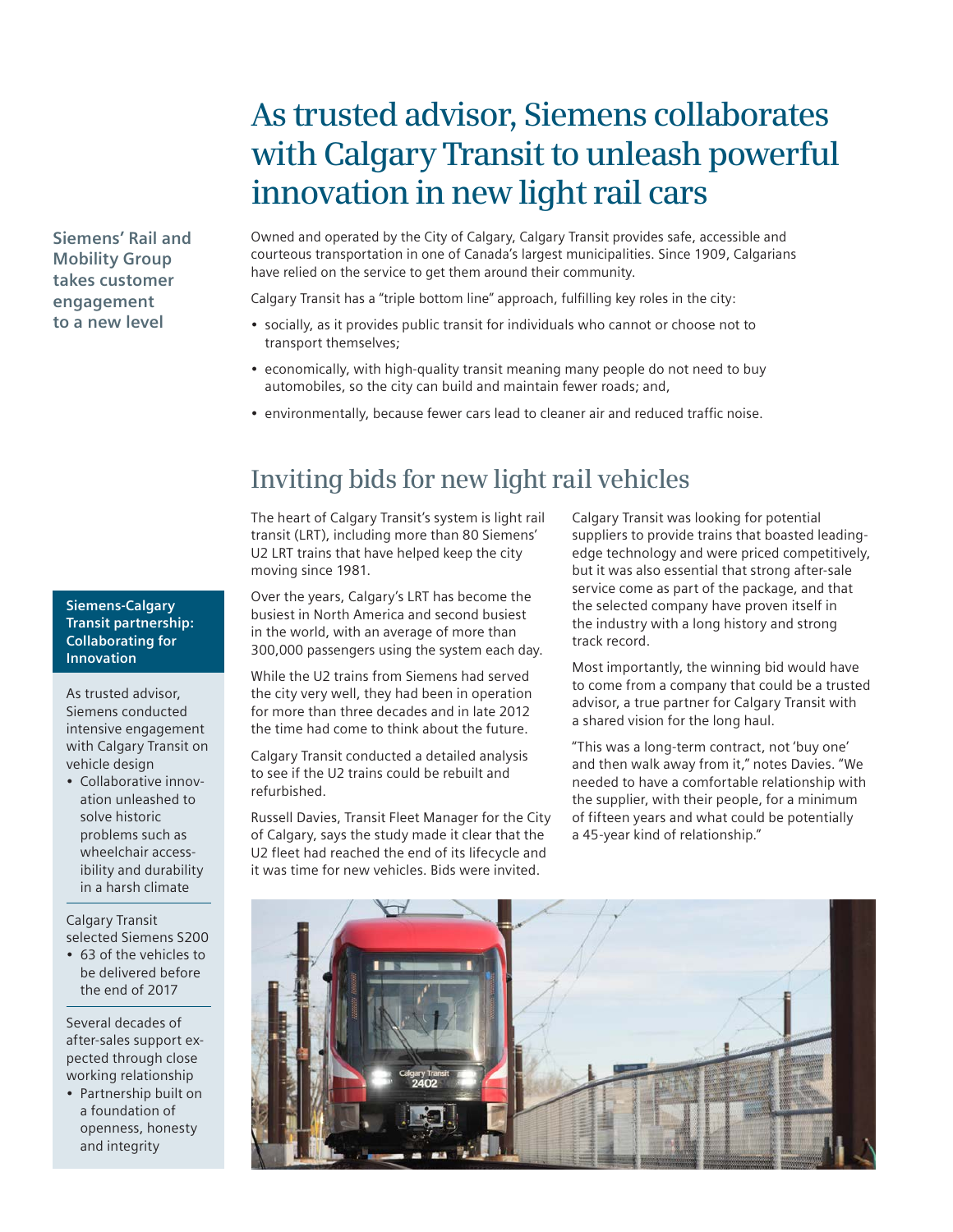

*"This was a long-term contract. We needed to have a comfortable relationship for a minimum of fifteen years and what could be potentially a 45-year kind of relationship."* 

*– Russell Davies, Transit Fleet Manager, City of Calgary*

### **The official announcement: Siemens awarded the order**

In September of 2013, the City of Calgary announced that Siemens Canada had been awarded the order to provide Calgary Transit with 63 new Siemens S200 High Floor Light Rail Vehicles.

While expressing confidence in how the new Siemens vehicles would help Calgary Transit achieve its economic, environmental and social goals, Robert Hardt, President and CEO of Siemens Canada, conveyed deep gratitude to the City of Calgary for selecting Siemens.

"We've been a proud supplier to Calgary Transit for more than 30 years and are fortunate to use what we have learned in that time to design these vehicles specifically for the needs of this modern and growing city moving forward," he said on the day of the contract signing. "We look forward to helping further Calgary's position at the forefront of transit in North America, and to moving the next generation of Calgarians in an efficient and sustainable way."

## **Siemens' winning approach: Intensively engage the customer to steer innovation in the right direction**

Siemens certainly had an advantage to win the contract because of its long-term history with Calgary Transit. As Davies puts it: "They knew our good points. They knew our bad points. They knew our operating environment."

But after decades of serving a customer, it's also easy for any organization to become complacent and take a relationship for granted.

Siemens was not about to let that happen. The company's Rail and Mobility Group was determined to win the contract through a combination of bold new thinking and intensive engagement with Calgary Transit.

The starting point was to bring in a fresh set of eyes and ears in the person of Greg Hill, Account Manager for Western Canada in Siemens' Rail and Mobility group. A native Calgarian with an extensive background in managing customer relationships, Hill joined Siemens in 2012 and immediately got to

work asking lots of questions – reaching out to both Calgary Transit and Siemens' rail experts in Sacramento, California.

"I asked the Calgary Transit team: 'What would you change in the train or the maintenance operations if you could?' Through lots of long conversations and a lot of listening, I was able to compile a list that I could take to our people in Sacramento and get them engaged on that," explains Hill.

"And to their credit, they were like big sponges. They were extremely receptive to what Calgary Transit was saying and even more important, took immediate action on the points that were raised. So we had engineering groups coming up to Calgary, putting on the shop overalls and working with the Calgary Transit guys on the floor. We had senior management come up here and meet with Calgary Transit's management to talk about this Siemens-Calgary relationship and how important Calgary Transit was to us as a strategic customer."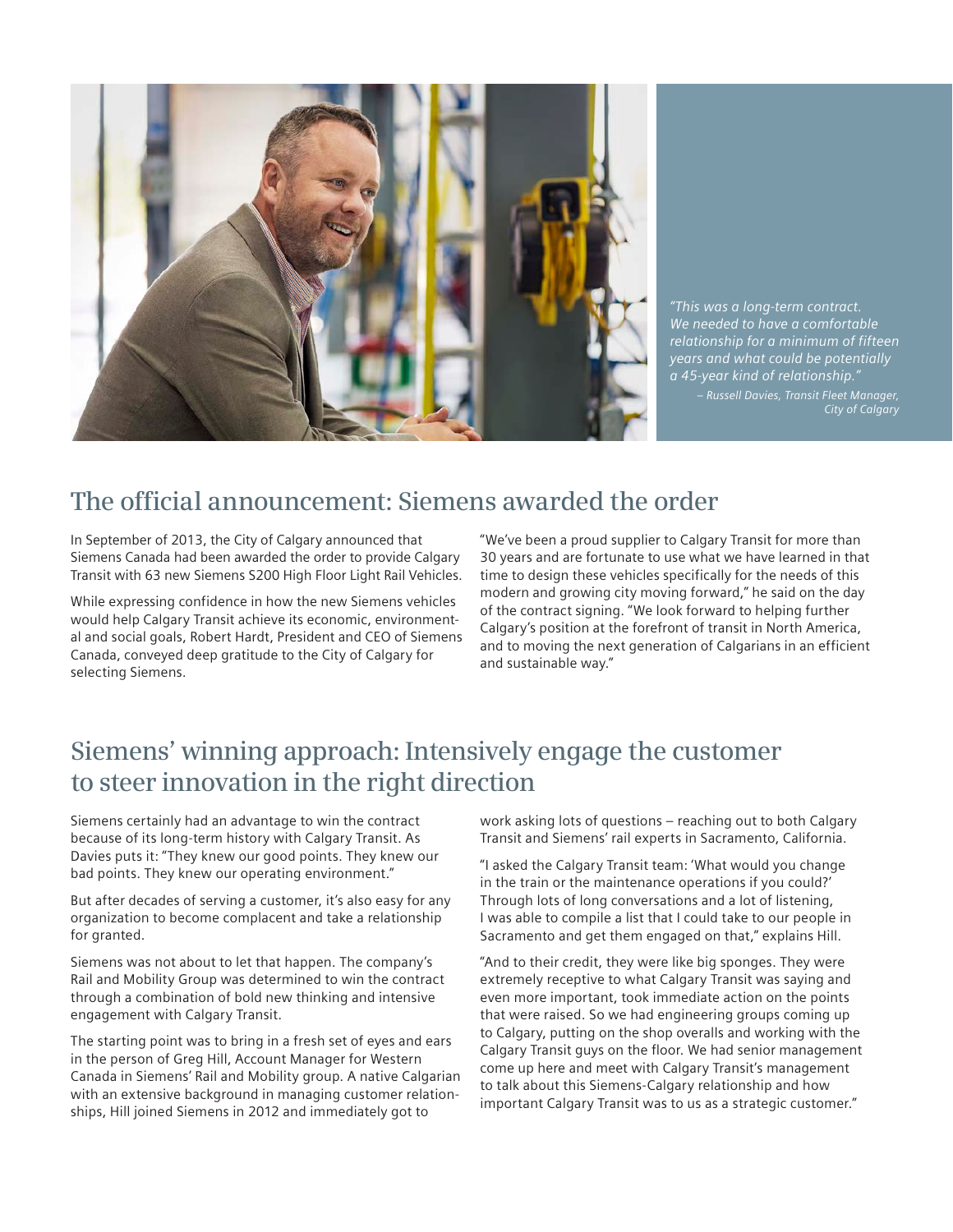

All of the knowledge gained through that engagement process laid the foundation for the work that followed.

Chuck Halasz, Siemens' National Manager of Rolling Stock and Rail Electrification, describes it as a "roadmap" toward a compelling bid rail car bid Calgary Transit could not refuse. The rail car would incorporate solutions that were appealing, technically feasible and cost-effective.

And most importantly, it would all be backed by a trusted, attentive and communicative partner in Siemens – a partner dedicated to supporting and servicing Calgary Transit for years and years to come.

#### **Understanding the customer's priority: overcoming the issue of corrosion**

Thanks to intense customer engagement, all of Calgary Transit's needs and wants were made crystal clear. In response, Siemens was determined to channel the creative engineering minds of its rail team to incorporate innovative solutions that would be deeply appreciated by their partners at Calgary Transit.

For example, Calgary Transit had reiterated how corrosion had been always been a troublesome issue with any train they operated.

Davies says he was impressed how Siemens didn't just try to put forward a bandage type of solution. Instead, they interacted in an open and engaging way with the Calgary Transit team to get to the heart of what was really required.

Thanks to that partnership approach, innovation was focused to find just the right solution. In this case, the most advanced corrosion protection coatings available in the industry were structurally incorporated into the vehicle in a particularly compelling way.

"They came up with a completely different design," Davies explains. "It's not a vehicle that's just got a new piece added on to the side of it. This vehicle is brand new, bonded with

aluminum cladding. The risk of corrosion is far, far lower. We can see that they've paid a lot of attention to what was historically a very sensitive subject for us."

It demonstrates, Davies adds, how Siemens was "willing to listen and do something about it."

"Siemens came in with a lot of interesting, detailed changes that we hadn't seen before. It's that kind of listening to the customer and then dealing with it, closing that loop every time. And there were probably half a dozen examples of that nature."

#### **Collaborative approach to solve wheelchair accessibility**

One of those examples was how the S200 was made accessible to people in wheelchairs, and those pushing strollers or transporting bicycles.

Previously, to ensure accessibility, a ramp would come out from beneath the platform to act as a bridge from the platform into the train. Unfortunately, the platforms were expensive, they would often break, and were very difficult to maintain. They were so cumbersome that only one ramp could be used per train, forcing customers in wheelchairs to inconveniently be at a designated spot each time they used the train.

Siemens engineers in Sacramento got a full perspective of the issue as a result of thorough dialogue with colleagues at Calgary Transit. Everyone in both organizations was then aligned on the nature of the challenge that had to be met, and the keys to finding a truly breakthrough solution could then emerge.

"We realized that if we just adjust the entry height of our door, we would be able to provide wheelchair access to the vehicle without any ramps at all," describes Halasz. "We sloped the floor around the doors, to meet the height of the platforms, and there are no longer any mechanical pipes that have to be pushed. Every door of every train is accessible at every platform."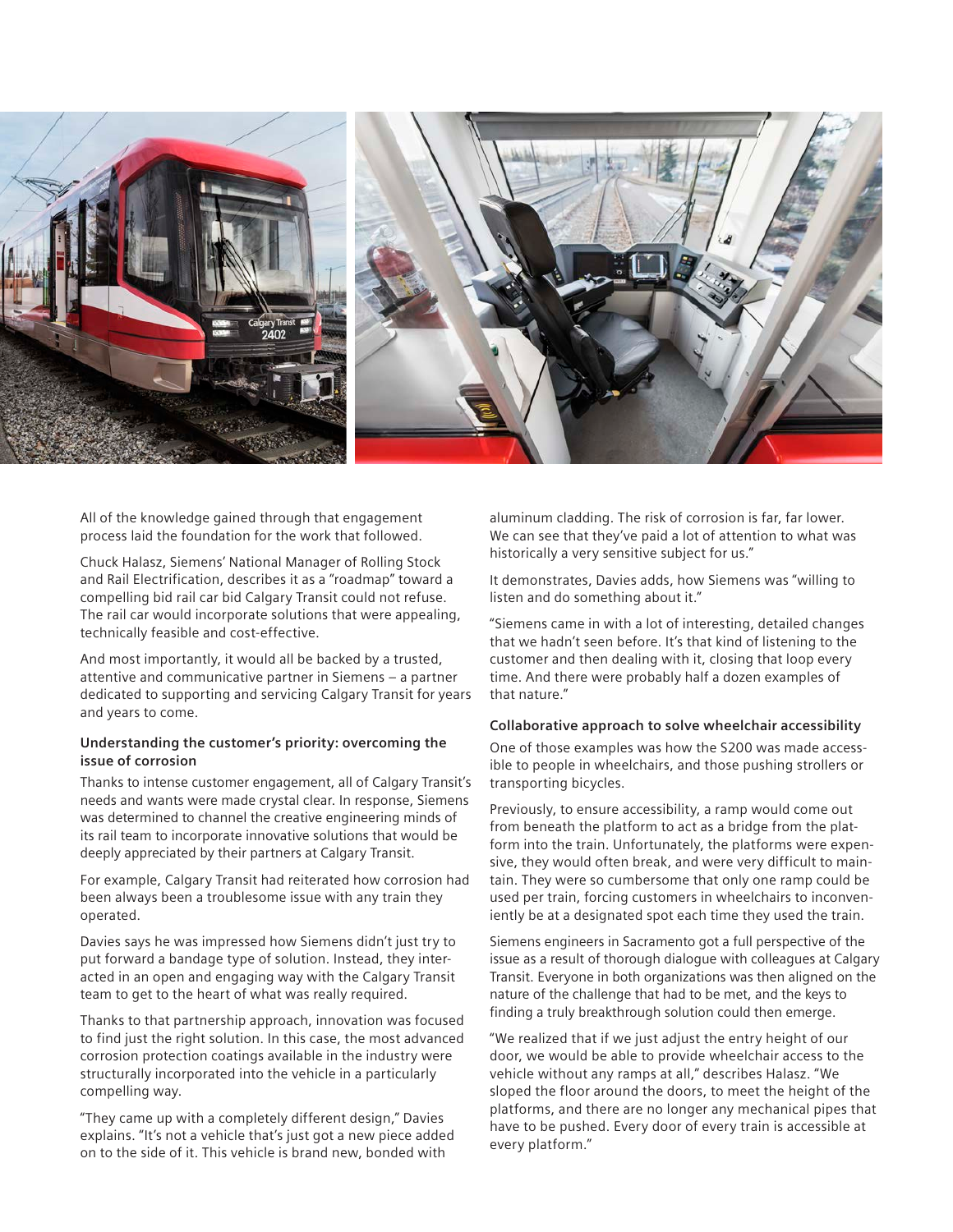

With no other bidder taking the time and effort to truly engage Calgary Transit in the same way as Siemens had, Davies says that of the approximately half dozen train design proposals received by Calgary Transit, none could come close to the elegance and effectiveness of what Siemens had devised.

"A number of other suppliers did look at more drastic solutions, which was automatic leveling of the vehicle, so the vehicle would raise up or raise down as need be, as they came into the platforms," explains Davies. "But really, that had as much, if not more likelihood of causing reliability problems. We'd be swapping one issue for probably a bigger issue."

#### **Engagement to gain deep appreciation for impact of Calgary's unique climate**

Another example of ingenuity produced by a close, collaborative partnership was how Siemens made the S200 ideally suited to Calgary's harsh climatic extremes.

"Like many places in Canada, we have extremes of temperature from plus 30 Celsius to minus 30, and maybe even a little more extreme than that sometimes," Davies describes. "So the train is designed with better thermal insulation in the floor and the walls, with triple-pane windows. It's all designed to try and keep the vehicle more thermally stable. For the passengers, it's a better riding experience, a lot more comfortable."

An additional improvement related to the weather, he adds, involves where the braking system and other key equipment are housed.

"That was all traditionally kept on the underside of the vehicle," he notes. "That caused a lot of reliability problems because of the environment – lots of snow getting pulled into it, all sorts of problems related to our harsh environment. So they moved all that equipment up onto the roof."

Making that change spoke to how Siemens was willing to sit down with Calgary Transit, and by careful listening and working together, have a truly fresh look at the vehicle, Davies says.

He refers to the Siemens-Calgary Transit collaborative relationship leading to many great ideas for the S200, such as:

- new back-up power systems to bolster reliability, plus diagnostic data being transmitted automatically and wirelessly to maintenance teams, allowing the source of any issues to be detected and resolved quickly;
- a vehicle that's easier to drive because of a larger, redesigned operator cab, featuring a larger, heated windshield and side windows offering a nearly 360-degree view; and,
- a safer, more secure, and more comfortable ride for transit users through slip-resistant flooring, advanced on-board security systems, GPS mapping displays, larger windows and doors to increase natural light and provide visual security, and a forced air heating and cooling system.

Davies sums up the power of the partnership this way: "It sounds strange, but it's very easy to say: 'I've made this train before. I'll just make some cosmetic changes to it.' But that's exactly what they didn't do. Siemens looked at all the systems on board the train, but with a sort of cold and calculating eye, and said, 'Is there something we can do here?' So the braking system changed significantly, the body changed significantly, and the communication system on board the train is drastically different. This train is going to be more reliable. It will be more user-friendly. Siemens looked at a lot of different areas to try and improve."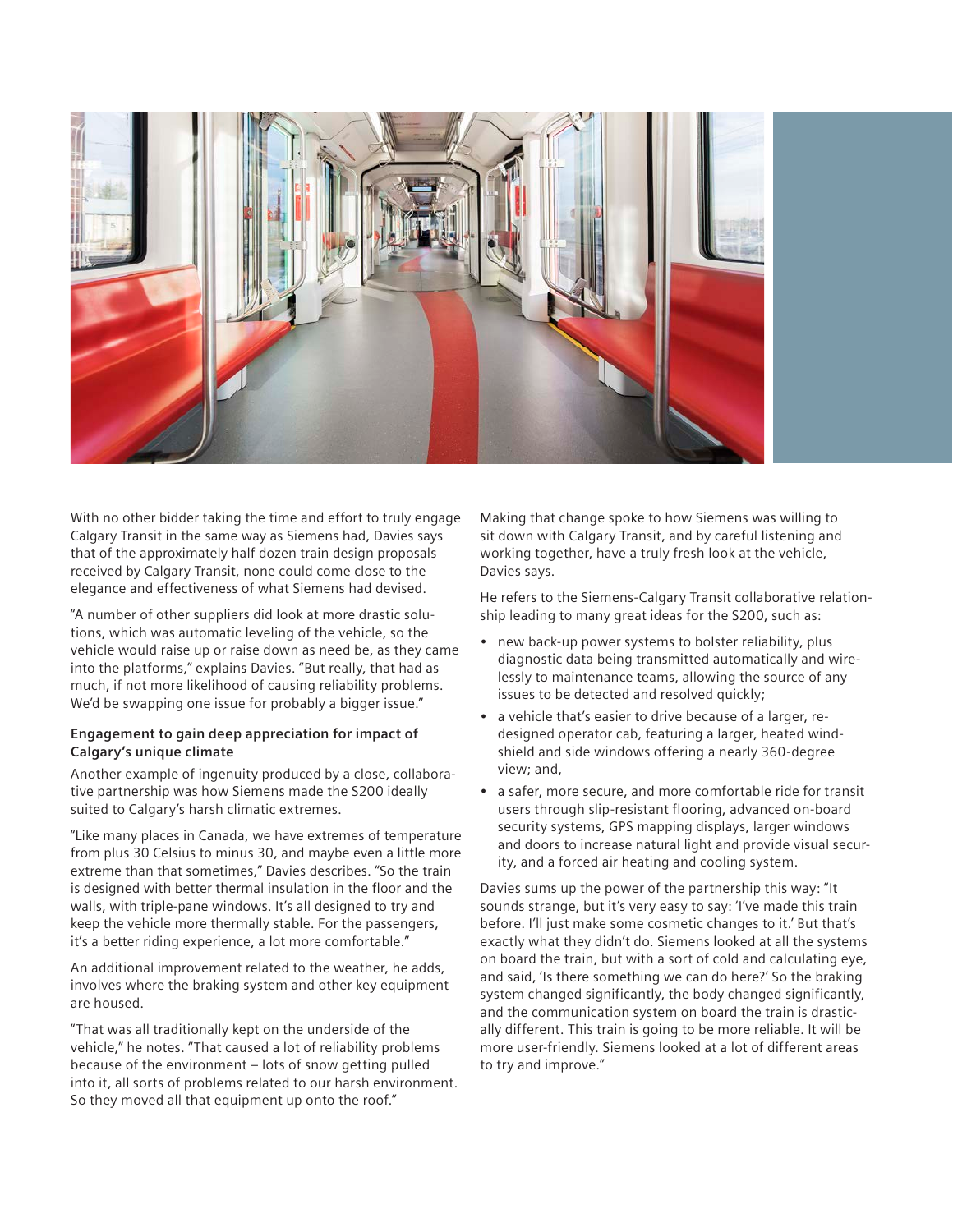#### **Letting transit riders vote for a favourite design option**

Siemens took customer engagement to the point of even finding a way to give Calgarians themselves – the ultimate stakeholders of their transit system – a direct voice in the new vehicles they'll be riding.

Siemens got together with Calgary Transit and put forward three different style options for the S200. Riders could then vote on the choice they found most visually appealing.

"That was a fantastic idea," recalls Davies. "We did a bit of a marketing campaign around those three different vehicles, tying it to some open house events we had here. It was a great way to engage Calgarians. We had a lot of fun with it. We were encouraging adults to vote, children to vote, just to get a feel from general Calgarians as to which vehicle they'd like to see rolling around the streets. There's no doubt that stylistically we ended up with something that we were all happy with. We couldn't really lose."

### **Achievements and expectations**

Following the official awarding of the contract to Siemens, work got underway in earnest in the fall of 2013.

The design process has continued for many months after the contract signing, because less than 50 per cent of the design was completed during the procurement phase. Intense engagement with Calgary Transit on a range of details was required for the remainder of the design work.

"There are preliminary design reviews, final design reviews, review of deliverables, and even during production there's a factory acceptance test," explains Halasz. "It's a constant engagement with the customer to make sure that there are no surprises, that nothing is missed in terms of what their expectations are."

The first S200 is scheduled to be in operation in May of 2016, and the full order of 63 cars delivered throughout 2016–2017.

"The excitement level's pretty high, I've got to tell you," enthuses Davies. "We had a pretty big launch on these vehicles when the contract was won, because this was the first

time that we've put out a significantly different vehicle out on our tracks in 30 years or so. So I can't even tell you how much media attention we have had around that launch. I was on TV left, right, and centre. There was newspaper, there was radio, and a fantastic amount of attention on these vehicles coming from Calgarians directly. So when this first train actually gets to Calgary here, we're expecting double that kind of interest. This train is quite critical to everyday life of such a large number of people, when you consider that we carry over 300,000 every day."

After the delivery, it's expected that there will still be a lot of work going on between Siemens and Calgary Transit for many years more.

"At some point – say, approximately five years out – we could be in every phase of the project because there is always the potential that we'd be looking to buy new vehicles," notes Davies. "We could be putting bids together. We could be getting deliveries. And we could be in warranty. We could be experiencing the whole Siemens life cycle, if you will."

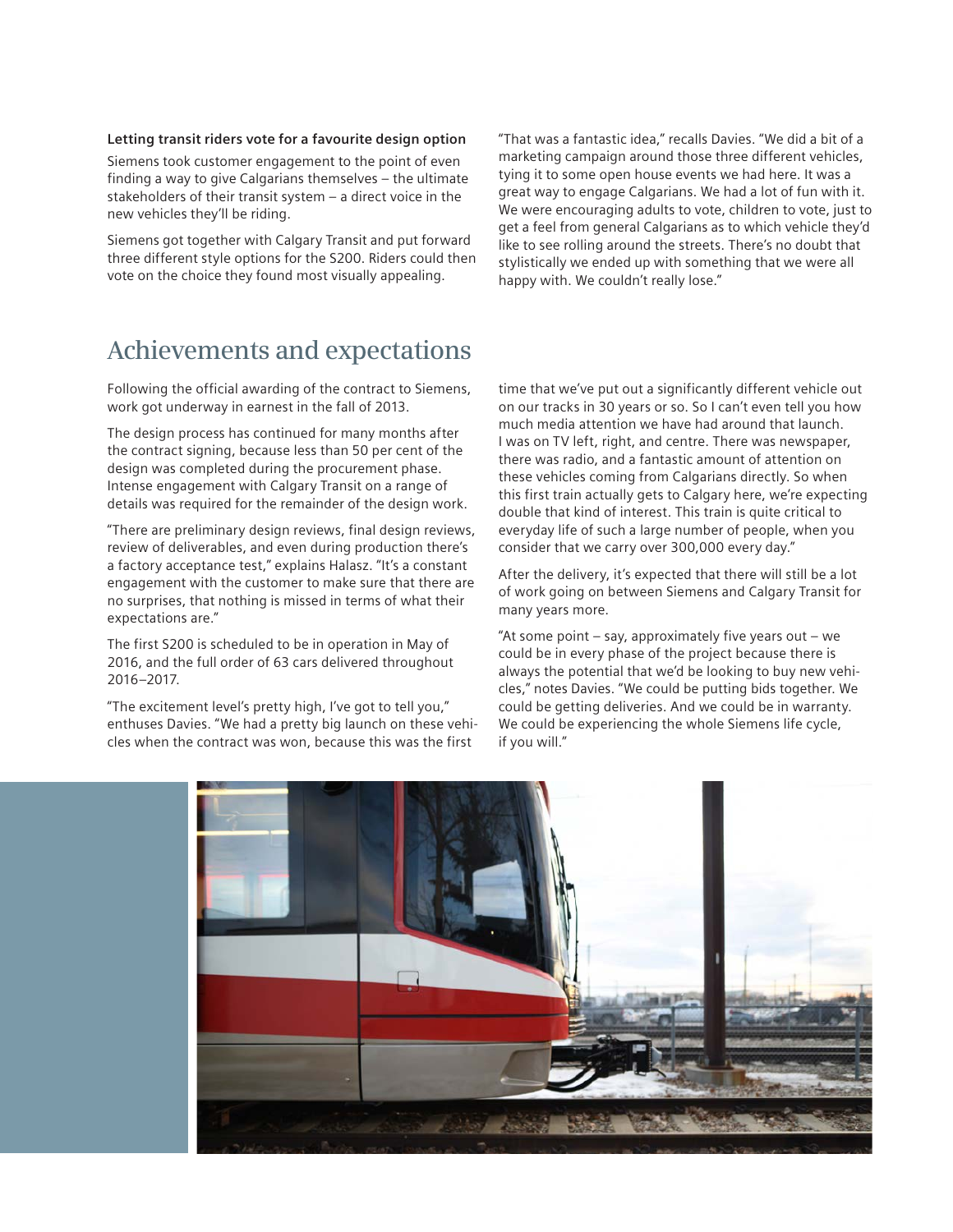

*"It has been wonderful to grow so much personally and to learn so much."*

*– Greg Hill, Account Manager, Western Canada, Siemens Canada*

## **Making it all possible: The relationship between Siemens and Calgary Transit**

In addition to pretty much the entire team at Calgary Transit, there are hundreds of Siemens people involved in the S200 project – spanning account management, project management, engineering and manufacturing – all of whom are focused on anticipating and meeting the needs of Calgary Transit.

Designing, building, delivering and maintaining the vehicles is a long-term, complex process that is bound to have some unexpected bumps in the road. But both sides know that the outstanding partnership they have developed will enable them to overcome whatever challenges lie ahead.

#### **Essence of the partnership: openness, honesty and integrity**

As Davies explains: "You can't have something of this scale and not expect any issues to arise. And they come from both sides because sometimes there are things that Siemens does that we're not entirely happy with, and there are some things that we throw into the mix that I think cause Siemens some consternation."

For example, he continues, sometimes there's a slip to the schedule or the price of a component changes.

"These things always happen," he admits. "We're not new to the game. We completely understand that. But it's how you work through the issues and you need to have that openness and that honesty, and that integrity. If you have that strong working relationship, you're able to work through any of those problematic areas or curveballs that get thrown out there."

Resolving those types of issues is what makes Greg Hill so valuable.

"Having someone locally who is able to be so responsive to us, and who will come see us often on very short notice, is a very big thing."

Hill feels the same way about his colleagues at Calgary Transit.

"We have a relationship where whether things go right or wrong, the communication channel is always open. It's open, honest, direct, and we take action."